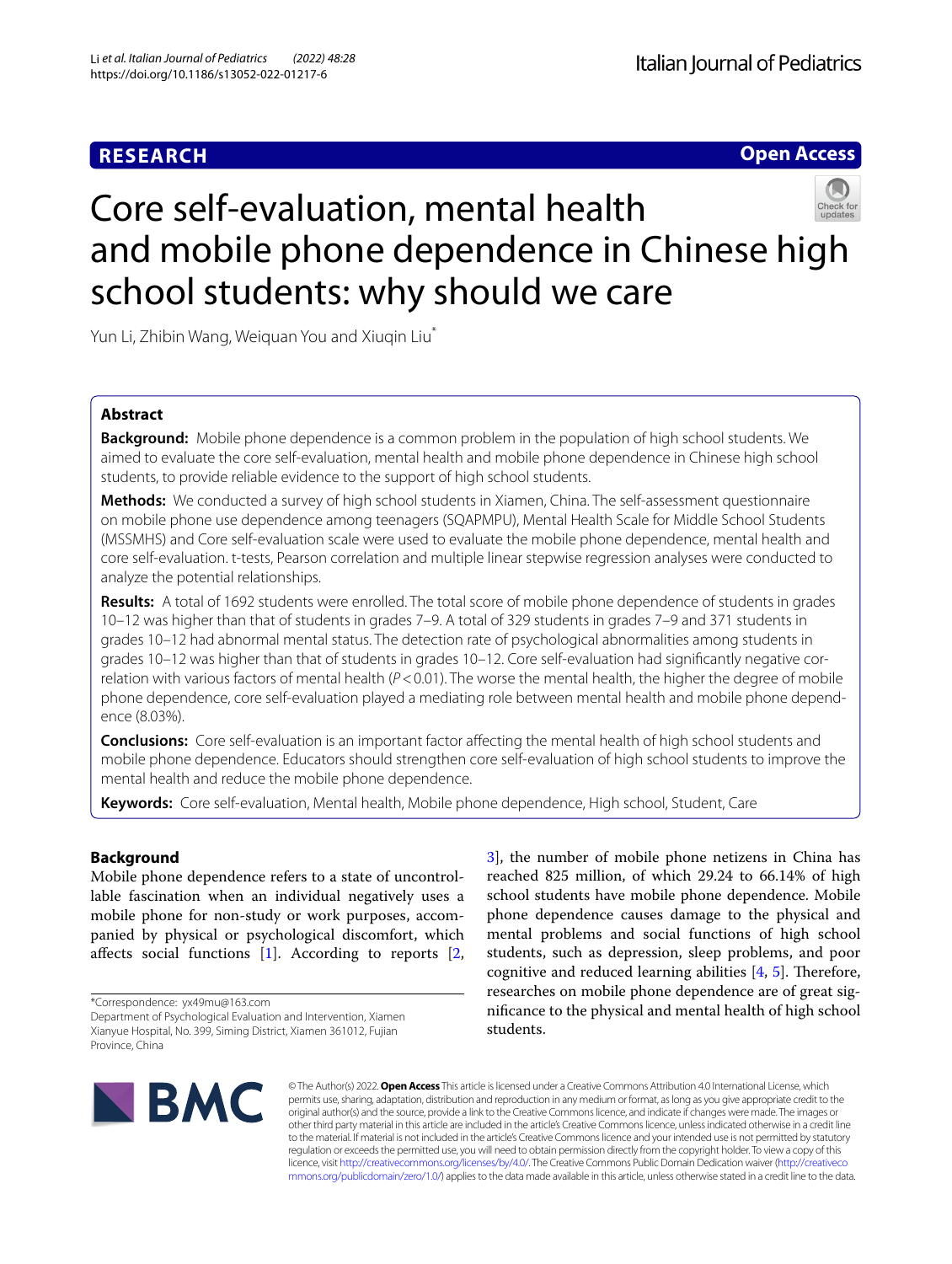There are many factors that affect high school students' mobile phone dependence, and core self-evaluation may be one of the important factors [\[6\]](#page-6-5). Core self-evaluation is a potential and broad personality structure [[7\]](#page-6-6). It is the most basic evaluation of an individual's self-ability and value, which associated with diferent kind of dependence or addiction. However, as an important infuencing factor of mobile phone dependence, low core self-evaluation does not necessarily lead to mobile phone dependence of high school students. Previous study has found that core self-evaluation can negatively predict anxiety [[8\]](#page-6-7). Individuals with high core self-evaluation are full of confdence in life, believe that they have a good sense of control over most things in life, and less anxiety due to lack of control [[9\]](#page-6-8). Anxiety refers to an unpleasant inner confict that an individual has in the face of an upcoming event that may pose a threat, accompanied by certain emotional and physical symptoms, such as anger, tension, insomnia, and stomach pain [[10\]](#page-6-9). Previous studies [\[11](#page-6-10), [12\]](#page-6-11) have shown that anxiety can positively predict mobile phone dependence. Anxious individuals believe that they can relax themselves when using mobile phones, so that they can temporarily stay away from anxious events and environments, and gain a sense of control over themselves [[13](#page-6-12)]. However, those are often the frst sign and feelings of mobile phone dependence. We hypothesize that individuals with mobile phone dependence may have poorer core self-evaluation that gradually development to the mobile phone dependence. Therefore, we aimed to evaluate the role of core self-evaluation in the mobile phone dependence and mental health of high school students, to provide insights to the management and care of physical and mental health of high school students.

# **Methods**

In this study, all methods were performed in accordance with the relevant guidelines and regulations. This survey protocol had been verifed and approved by the ethical committee of our hospital (approval number: 2019-KY-016). And written informed consent was obtained from all the included participants.

# **Study populations**

A stratifed random sampling method was adopted in this present study. In June 2020, three classes were randomly selected from each grade of the 4 general high schools in Xiamen City, a total of 36 classes were included fnally.

## **Survey tools**

# *The self‑assessment questionnaire on mobile phone use dependence among teenagers (SQAPMPU)*

The SQAPMPU  $[14]$  was developed by Tao Fangbiao, Department of Child and Adolescent Hygiene and Maternal and Child Health Sciences, School of Public Health, Anhui Medical University, in 2012, The questionnaire has a total of 13 items, and it is divided into three dimensions: withdrawal symptoms, cravings, and physical and mental effects. The higher the total score, the higher the degree of dependence on mobile phones. The Cronbach's a coefficient of the total questionnaire is 0.87, and the Cronbach's a coefficient of each dimension is above 0.5, and the interval is 0.58–0.83.

#### *Mental health scale for middle school students (MSSMHS)*

The scale was developed by Professor Wu  $[15]$  $[15]$  and can be used to assess the mental health of high school students. The scale has 60 items and 10 subscales, including obsessive-compulsive symptoms, paranoia, hostility, interpersonal sensitivity, depression, anxiety, learning pressure, maladjustment, mood swings, and psychological imbalance. The test-retest reliability of the subscale is  $0.716-$ 0.905, the homogeneity reliability is 0.6010–0.8577, and the split-half reliability is  $0.6341 - 0.8726$ . The correlation coefficient between the subscale and the total scale is  $0.7652 - 0.8726$ , which has good construct validity. The subjects would conduct self-evaluation on the true situation of their recent psychological state. The scale is five point likert scale, and each item is a declarative sentence. The total score  $\geq$  2 points is regarded as abnormal mental health detection. The total score and subscale scores of 2–2.99 points are taken as mild abnormalities, 3–3.99 points are taken as moderate abnormalities, 4–4.99 are taken as severe abnormalities, and 5 points are taken as severe abnormalities.

#### *Core self‑evaluation scale*

This scale is a tool to directly measure core self-evaluation compiled by Zenger et al. [\[16](#page-6-15)]. Based on relevant theories and research, Du et al. [[17\]](#page-6-16) translated and revised the core self-evaluation scale, and formed the core self-evaluation scale under the Chinese cultural background. The core self-evaluation is a one-dimensional self-evaluation scale consisting of 10 items, using a fve-level score, ranging from 1 to 5 to indicate complete disagreement to complete agreement. The total score ranges from 10 to 50 points. The higher the score, the higher the core self-evaluation level. The Cronbach's alpha coefficient of the core self-evaluation scale is 0.83, the split-half reliability is 0.84, and the test-retest reliability of the 3-week interval is 0.82.

## **Data collection**

A total of four nurses from our hospital formed a research team. After standardized training, they were randomly distributed to school to conduct relevant research. During the survey, every two researchers formed a group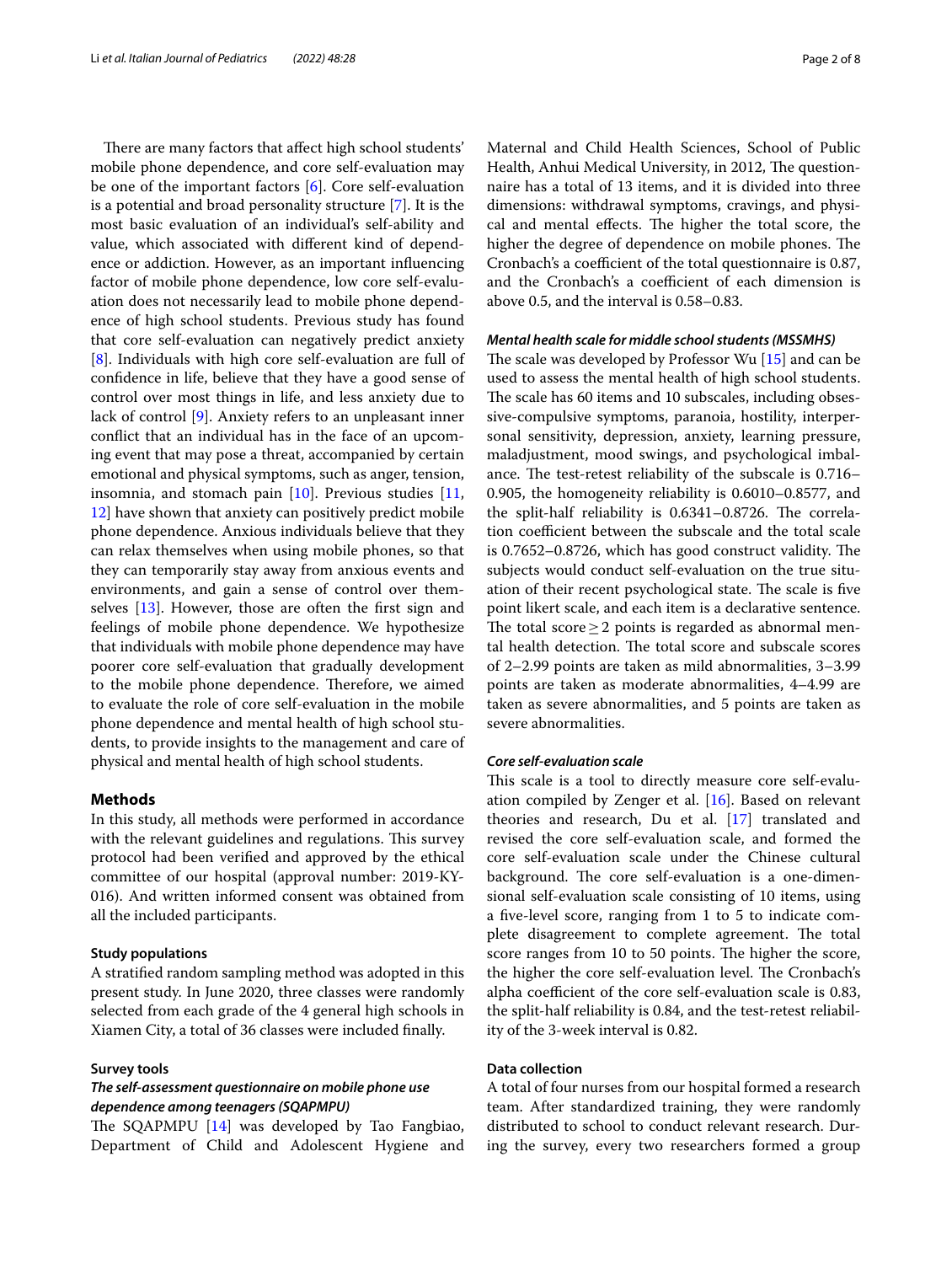to complement and check each other. Each item of the questionnaire in the survey was queried and flled out by the respondents. It might need  $15 \sim 25$  min to finish every survey.

# **Statistical methods**

SPSS 23.00 was used for data analysis. Post hoc analysis for sample size was performed to analyze the power of the study. Independent sample t-tests were performed on the diferences on the students' mobile phone dependence status, mental health status, and core self-evaluation of high school students. A Bonferroni correction for multiple comparisons was applied. Pearson correlation analysis and multiple linear stepwise regression analysis were carried out on the mobile phone dependence status, mental health status and core self-worth of high school students. The structural equation model was established with STATA to test the mediation efect. In this study, the inspection level was set as  $\alpha$  = 0.05 with two-sided inspection.

# **Results**

# **The characteristics of included students**

A total of 1692 students were enrolled in this survey, 1692 questionnaires were distributed, and 1637 valid questionnaires were returned. The effective rate of the questionnaire distribution was 96.75%. There are 832 students in grades 7–9 with an average age of  $14.63 \pm 1.22$  years old, and 805 students in grades 10–12 with an average age of  $17.45 \pm 1.53$  years old.

# **The mobile phone dependence status**

As shown in Table [1](#page-2-0), students in grades 10–12 had signifcantly higher physical and mental scores than that of students in grades  $7-9$  ( $P < 0.01$ ). There was no significant diference in withdrawal symptoms and craving behavior  $(P>0.05)$ . The total score of mobile phone dependence of students in grades 10–12 was higher than that of students in grades 7–9, and there was a statistical diference  $(P<0.05)$ .

# **The mental health status**

When the total score of MSSMHS  $>2$  points, it was regarded as abnormal mental health. As shown in Table [2](#page-2-1), a total of 503 (60.5%) of students in grades 7–9 with normal mental health, a total of 329 students in grades 7–9 and 371 students in grades 10–12 had abnormal mental status. The detection rate of psychological abnormalities among students in grades 10–12 was higher than that of students in grades  $7-9(P=0.000)$ .

As shown in Table [3,](#page-3-0) the scores of students in grades 10–12 in learning stress, maladaptaion, and mood swings were signifcantly higher than those of students in grades 10–12 (all  $P < 0.01$ ). There were no significant differences in the scores of obsessive-compulsive symptoms, paranoid, hostility, interpersonal sensitivity, depression and anxiety between students in grades 7–9 and students in grades 10–12 (*P*>0.05).

# **Core self‑evaluation score**

As indicated in Table [4](#page-3-1), there was no significant difference in core self-evaluation score between students in grades 7–9 and students in grades  $10-12(P=0.298)$ .

<span id="page-2-0"></span>**Table 1** The mobile phone dependence status of high school students (±s)

|                               | Students in grades 7-9<br>$(n=832)$ | <b>Students in grades</b><br>$10-12(n=805)$ |          |           |  |
|-------------------------------|-------------------------------------|---------------------------------------------|----------|-----------|--|
| Withdrawal symptoms           | $10.28 + 4.971$                     | $10.31 \pm 4.092$                           | $-0.109$ | 0.913     |  |
| Craving behavior              | $5.02 \pm 2.177$                    | $5.03 \pm 1.958$                            | $-0.123$ | 0.902     |  |
| Physical and mental influence | $7.38 \pm 3.533$                    | $8.41 \pm 3.379$                            | $-6.02$  | $0.000**$ |  |
| Total score                   | $22.68 + 9.574$                     | $23.75 + 8.203$                             | $-2.415$ | $0.016*$  |  |
|                               |                                     |                                             |          |           |  |

\**P*<0.05, \*\**P*<0.01

#### <span id="page-2-1"></span>**Table 2** The mental health status of high school students

|                                          | Normal     | Mild abnormal | Moderate abnormal Severe abnormal |         | <b>Total abnormal</b> |
|------------------------------------------|------------|---------------|-----------------------------------|---------|-----------------------|
| Students in grades 7-9<br>$(n=832)$      | 503 (60.5) | 245 (29.4)    | 71(8.5)                           | 13(1.6) | 329 (39.5)            |
| Students in grades<br>$10 - 12(n = 805)$ | 434 (53.9) | 307 (38.1)    | 62(7.7)                           | 2(0.2)  | 371 (46.1)            |
| $x^2$                                    | 20.281     |               |                                   |         |                       |
| P                                        | 0.000      |               |                                   |         |                       |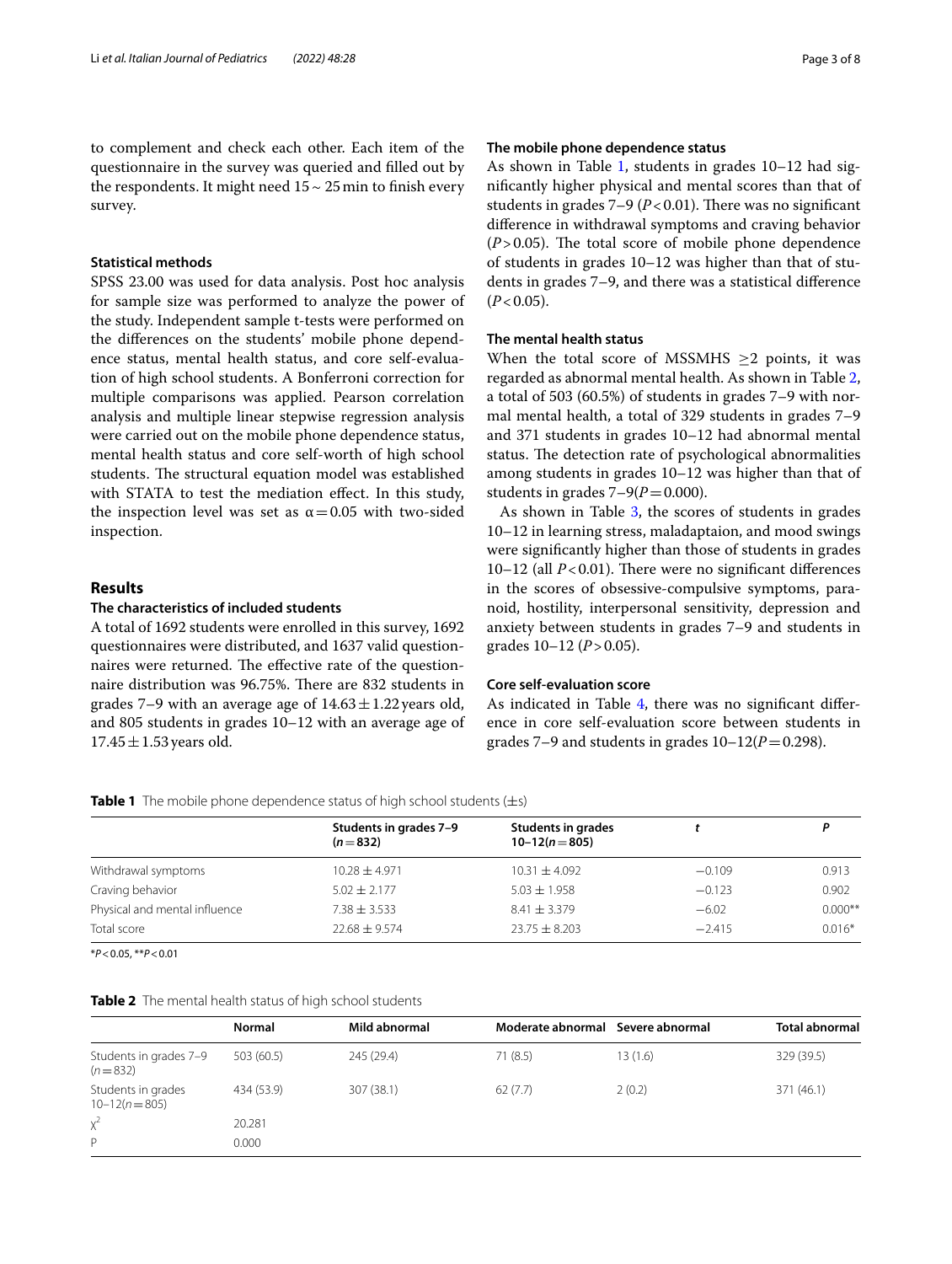|                               | Students in grades 7-9<br>$(n=832)$ | <b>Students in grades</b><br>$10-12(n=805)$ |          | Ρ         |
|-------------------------------|-------------------------------------|---------------------------------------------|----------|-----------|
| Obsessive-compulsive symptoms | $2.12 + 0.744$                      | $2.12 \pm 0.657$                            | $-0.097$ | 0.923     |
| Paranoid                      | $1.87 \pm 0.828$                    | $1.89 + 0.75$                               | $-0.354$ | 0.723     |
| Hostility                     | $1.8 \pm 0.872$                     | $1.76 \pm 0.742$                            | 1.187    | 0.235     |
| Interpersonal sensitivity     | $1.98 \pm 0.839$                    | $2.04 \pm 0.754$                            | $-1.495$ | 0.135     |
| Depression                    | $2.00 \pm 0.948$                    | $2.02 + 0.833$                              | $-0.664$ | 0.507     |
| Anxiety                       | $2.08 \pm 1.025$                    | $2.13 \pm 0.902$                            | $-1.077$ | 0.282     |
| Feeling of learning pressure  | $2.08 \pm 0.925$                    | $2.22 \pm 0.842$                            | $-3.304$ | $0.001**$ |
| Maladaptation                 | $1.76 \pm 0.696$                    | $1.98 + 0.697$                              | $-6.319$ | $0.000**$ |
| Mood swings                   | $2.09 \pm 0.830$                    | $2.22 + 0.739$                              | $-3.361$ | $0.001**$ |
| Psychological imbalance       | $1.62 \pm 0.648$                    | $1.69 \pm 0.622$                            | $-2.340$ | $0.019*$  |

# <span id="page-3-0"></span>**Table 3** Analysis of diferences in mental health status of high school students

\**P*<0.05, \*\**P*<0.01

<span id="page-3-1"></span>**Table 4** Analysis of diferences in core self-evaluation of junior and senior high school students

|                                 | <b>Students in</b><br>grades 7-9<br>$(n=832)$ | <b>Students</b><br>in grades<br>$10-12(n=805)$ |             |
|---------------------------------|-----------------------------------------------|------------------------------------------------|-------------|
| Core self-evalua-<br>tion score | $34.52 + 7.437$                               | $34.15 + 7.053$                                | 1.042 0.298 |

# **Correlation analysis of mobile phone dependence, mental health and core self‑evaluation**

As shown in Table [5](#page-3-2), Pearson's correlation analysis indicated that core self-evaluation had a signifcant negative correlation with mobile phone dependence and various factors (*P*<0.01); mental health status and various factors have a positive correlation with mobile phone dependence and various factors  $(P<0.01)$ . Among them, the correlation coefficients between learning pressure and mobile phone dependence and various factors are the most signifcant, respectively 0.555, 0.509, 0.471, 0.477. Core self-evaluation had a signifcant negative correlation with various factors of mental health ( $P < 0.01$ ).

## **Regression analysis**

Taking various factors of mental health status and core self-evaluation as independent variables, and taking the total of mobile phone dependence as dependent variables, a multiple linear stepwise regression analysis was performed. As indicated in Table [6,](#page-4-0) the results showed that feeling of learning pressure, interpersonal sensitivity, psychological imbalance, core self-evaluation, hostility, obsessive-compulsive symptom and maladaptation had a signifcant infuence on the mobile phone dependence  $\text{(all } P < 0.05\text{).}$ 

<span id="page-3-2"></span>

|  |  |  |  |  | Table 5 Pearson correlation analysis of mobile phone dependence, mental health and core values of high school students |
|--|--|--|--|--|------------------------------------------------------------------------------------------------------------------------|
|  |  |  |  |  |                                                                                                                        |

|                               | Core self-evaluation | Withdrawal<br>symptoms | Craving behavior | <b>Physical and</b><br>mental influence | <b>Total score of</b><br>mobile phone |
|-------------------------------|----------------------|------------------------|------------------|-----------------------------------------|---------------------------------------|
|                               |                      |                        |                  |                                         | dependence                            |
| Core self-evaluation          |                      | $-0.357***$            | $-0.287$ **      | $-0.371$ **                             | $-0.394$ <sup>**</sup>                |
| Obsessive-compulsive symptoms | $-0.430$ **          | $0.368$ **             | $0.301$ **       | $0.343$ **                              | $0.391$ **                            |
| Paranoid                      | $-0.478$ **          | $0.463***$             | $0.406$ **       | $0.411***$                              | $0.491***$                            |
| Hostility                     | $-0.482$ **          | $0.475***$             | $0.414***$       | $0.408**$                               | $0.497**$                             |
| Interpersonal sensitivity     | $-0.554$ **          | $0.468$ **             | $0.392***$       | $0.461$ **                              | $0.509***$                            |
| Depression                    | $-0.660$ **          | $0.463$ **             | $0.380^{**}$     | $0.429$ **                              | $0.492$ **                            |
| Anxiety                       | $-0.619**$           | $0.463$ **             | $0.373***$       | $0.421$ **                              | $0.487**$                             |
| Feeling of learning pressure  | $-0.487$ **          | $0.509***$             | $0.471$ **       | $0.477***$                              | $0.555***$                            |
| Maladaptation                 | $-0.417$ **          | $0.442$ <sup>**</sup>  | $0.412$ **       | $0.444$ <sup>**</sup>                   | $0.495***$                            |
| Mood swings                   | $-0.536$ **          | $0.460$ **             | $0.396$ **       | $0.473***$                              | $0.511$ <sup>**</sup>                 |
| Psychological imbalance       | $-0.336**$           | $0.445***$             | $0.421$ **       | $0.402**$                               | $0.481$ **                            |

\**P*<0.05, \*\**P*<0.01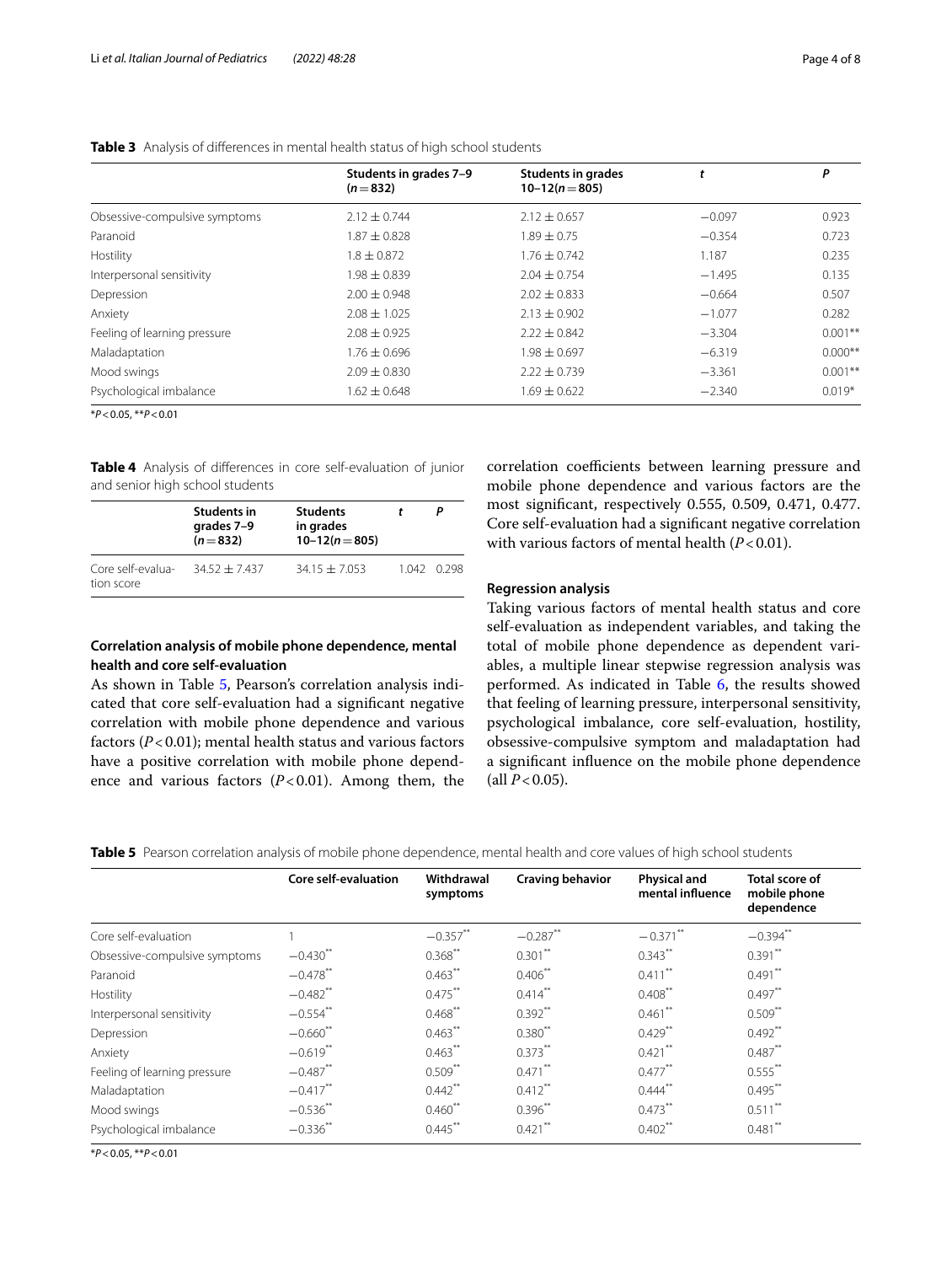<span id="page-4-0"></span>**Table 6** Regression analysis on the infuencing factors of mobile phone dependence in high school students

|                                   | β        | Standard error t |          | Р     |
|-----------------------------------|----------|------------------|----------|-------|
| Constant                          | 14 285   | 1481             | 9.647    | 0.000 |
| Feeling of learning pres-<br>sure | 2.904    | 0.294            | 9.863    | 0.000 |
| Interpersonal sensitivity         | 0.942    | 0.415            | 2.269    | 0.023 |
| Psychological imbalance           | 1.824    | 0.425            | 4.295    | 0.000 |
| Core self-evaluation              | $-0.128$ | 0.030            | $-4.282$ | 0.000 |
| Hostility                         | 1.331    | 0.345            | 3.857    | 0.000 |
| Obsessive-compulsive<br>symptoms  | $-1.163$ | 0.371            | $-3.137$ | 0.002 |
| Maladaptation                     | 1 21 2   | 0.393            | 3.084    | N 002 |

# **Analysis of the mediating role of core self‑evaluation between mental health status and mobile phone dependence**

We used mental health status as the independent variable, mobile phone dependence as the dependent variable, and core self-evaluation as the intermediary variable for structural equation modeling. As shown in Fig. [1](#page-4-1) and Table [7](#page-4-2), the direct effect of mental health status on mobile phone dependence was  $6.949$   $(P=0.000)$ , the indirect efect was 0.607, and the total mediating efect was 8.03%. The results showed that mental health had a signifcant negative direct predictive efect on mobile phone dependence. The worse the mental health, the higher the degree of mobile phone dependence, core self-evaluation played a mediating role between mental health and mobile phone dependence.

# **Discussions**

High school students are in a conficting period of self-identity and role confusion. When their ideal self is inconsistent with their real self, they feel pain and anxiety, looking for ways to alleviate their inner anxiety [\[18\]](#page-6-17). Mobile phones have the characteristics of versatility, easy availability, and convenience, and it has become their frst choice tool for dispelling depression and anxiety  $[19]$  $[19]$  $[19]$ . There are significant diferences in anxiety and core self-evaluation among high school students in the mobile phone dependent group and the non-mobile phone dependent group. On the one hand, the anxiety score of the mobile phone dependent group is higher than that of the non-mobile phone dependent group. Because the mobile phone dependent students invest in mobile phone dating, entertainment, online shopping and other activities, they lack face-to-face communication [\[20,](#page-6-19) [21](#page-6-20)]. However, human beings are a kind of social animals. If they stay in the virtual world for a long time, they will have a sense of discomfort in real life, and anxiety will follow [\[22\]](#page-6-21). On the other hand, the core selfevaluation of mobile phone dependents is lower than those of non-mobile phone dependents, because students' activities are mainly interpersonal communication and learning, while mobile phone dependents often have high levels



<span id="page-4-2"></span><span id="page-4-1"></span>**Table 7** Analysis of the mediating role of core self-evaluation between mental health status and mobile phone dependence

|                      | Direct effect        |       | Indirect effect     |       | <b>Mediation effect</b> |
|----------------------|----------------------|-------|---------------------|-------|-------------------------|
|                      | Coefficient(95%Cl)   |       | Coefficient(95%Cl)  |       |                         |
| Core self-evaluation | 6.949 (6.305, 7.593) | 0.000 | 0.607(0.221, 0.992) | 0.000 | 8.03%                   |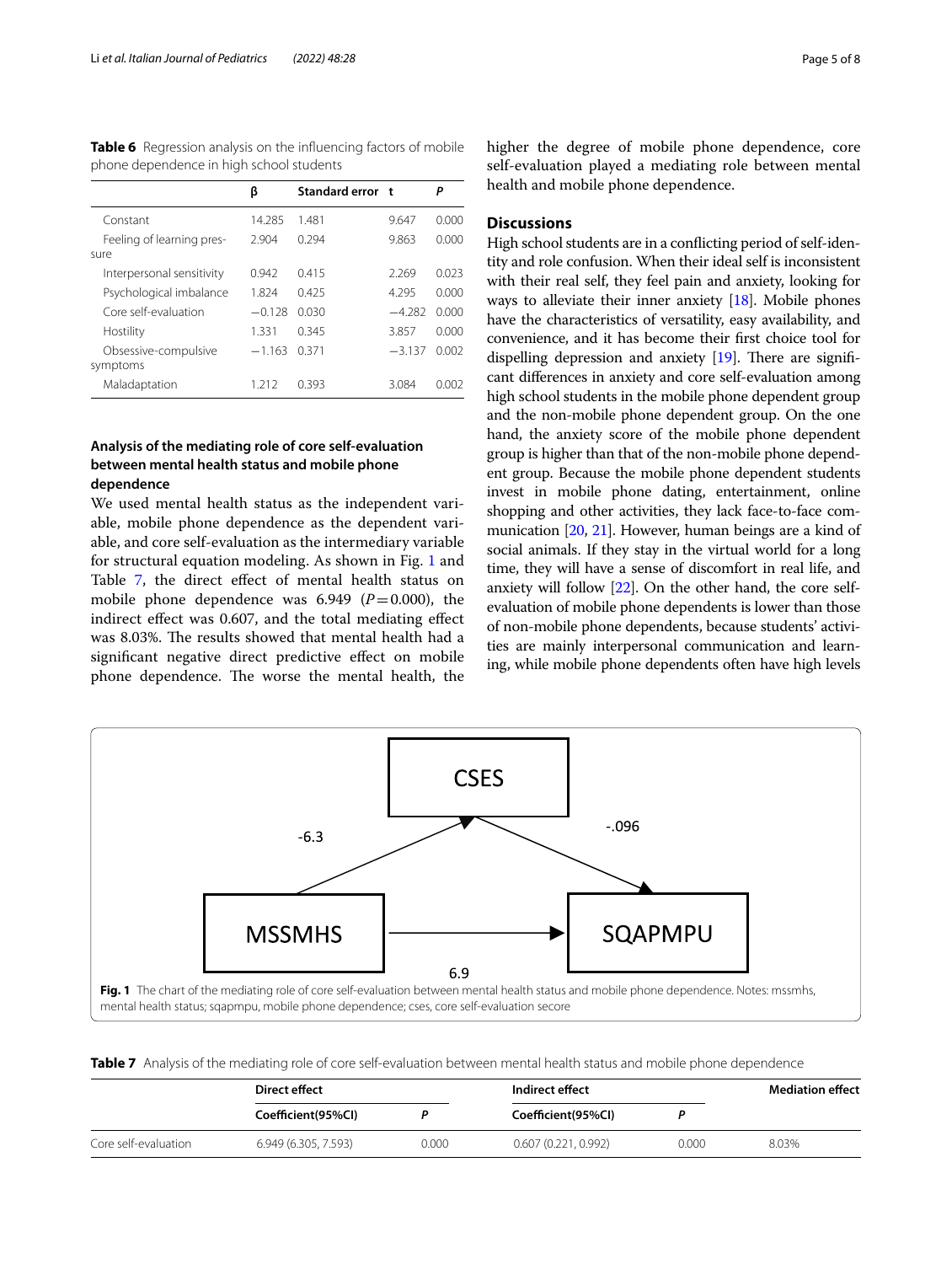of negative emotions, low feelings of social support, high learning burnout [\[23,](#page-6-22) [24](#page-6-23)]. For problems such as low learning efficiency, they will have a lower self-evaluation of their abilities and value.

Individuals with high core self-evaluation have less stress and tension in life and study, have stronger control, and are more efficient in study  $[25]$  $[25]$ . They often use emotion regulation to balance the body, and use less avoidance strategies such as playing mobile phones to cope [[26](#page-6-25)]. Highly anxious individuals have a large gap between themselves and reality. They will find some way to reduce this gap or escape from reality [[27\]](#page-6-26). Since the characteristics of mobile phones are just in line with their needs, they will spend a lot of time on mobile phones  $[28]$  $[28]$ . It is difficult to control oneself, and the withdrawal reaction may occur after being isolated from the mobile phone for a period of time, so the dependence on the mobile phone is high in high school students [ $29$ ]. The core self-evaluation of students has a negative predictive efect on mobile phone dependence behavior, which is consistent with the hypothesis of this research [[30\]](#page-7-1). Core self-evaluation is a positive personality structure that can efectively reduce students' mobile phone dependence behavior, make mobile phones an aid in their lives and studies, and make scientifc and reasonable arrangements for mobile phone use  $[31]$  $[31]$ . However, the prediction of anxiety on mobile phone dependence is positive. Worry and anxiety will not reduce the individual's use of mobile phones [[7\]](#page-6-6). On the contrary, the more anxiety, the more mobile phone dependence will be generated [\[32](#page-7-3)].

Core self-evaluation plays a mediating role between mental health and mobile phone dependence. Motivations for mobile phone use include interpersonal communication, information acquisition, self-expression, and leisure and entertainment [[33\]](#page-7-4). When high school students' mobile phone motivation is high, it means that real life can no longer meet their needs in these four areas [[33\]](#page-7-4). In this case, mobile media provides a relatively safe environment, which enables high school students to have maximum control over the use of mobile phones. The social functions of mobile phones can compensate for the desire for interpersonal relationships with high neuroticism, low rigor, and high openness [\[34,](#page-7-5) [35\]](#page-7-6). For example, high school students with neurotic personality may have obstacles to interpersonal communication due to emotional instability. Mobile phones can make them avoid contact with others to the greatest extent, and in this way can compensate for the lack of information obtained due to the narrow social network  $[36, 37]$  $[36, 37]$  $[36, 37]$  $[36, 37]$ . The anonymity of using social software on mobile phones can enable them to escape the negative emotions in real life, and moderate use of mobile phones can regulate negative emotions and obtain a sense of happiness [[38](#page-7-9), [39](#page-7-10)]. Besides, using the extensive functions of mobile phones for entertainment can make individuals temporarily divert their attention from stress and competition and avoid problems [[40,](#page-7-11) [41](#page-7-12)]. However, when the motivation to use such evasive mobile phones is too strong, the frequency and time of mobile phone use will increase, and ultimately causes mobile phone dependence, resulting in mental health problems [\[42](#page-7-13)]. Because of the high motivation for mobile phone use, the level of pleasure and seriousness of users is higher than those with low motivation for mobile phone use [\[43](#page-7-14), [44\]](#page-7-15). For students with moody, highly neurotic personality, the unorganized low-rigorous personality, and the highly open personality who likes new things, the degree of their addiction to mobile phones is more important, and the emergence of mental health problems becomes inevitable [\[45](#page-7-16), [46](#page-7-17)]. Additionally, students who frequently use mobile phones and are highly motivated to use mobile phones can also use mobile phones to understand the privacy of their close peers and monitor their peers' behaviors, so as to meet their peer needs and sense of belonging  $[47]$  $[47]$ . This can also affect the formation of the intermediary variable mobile phone addiction tendency.

Several limitations in this present study must be considered. Firstly, no physician or psychologist has assessed the included subjects in this study, there can be biased during the survey process of diferent health care providers. Secondly, although the results of post hoc analysis for sample size have showed enough power of the study, limited by resource, the sample size of this study is not big enough, which may underpower to detect the potentially influencing factors. Thirdly, there are many differences in the education systems amongst diferent countries. Chinese educative system tends to be more stricter, some high school in China may have the rule of not allowing telephone use during school stay. Therefore, some findings in this present study may not be generalized to different systems in other countries. Thirdly, this study is a cross-sectional survey, and we have not conducted a long-term follow-up survey of students' dependence behavior. Future studies with larger sample size should be conducted longitudinally to identify the long-term infuences of core self-evaluation in mediating mental health and mobile phone dependence.

# **Conclusions**

In conclusion, our survey provides certain theoretical guidance for high school students' mobile phone dependence behavior, we have found that core self-evaluation has a certain infuence on college students' mobile phone dependence and health status. Improving high students' core self-evaluation may be benefcial to improve the health status and reduce mobile phones dependence.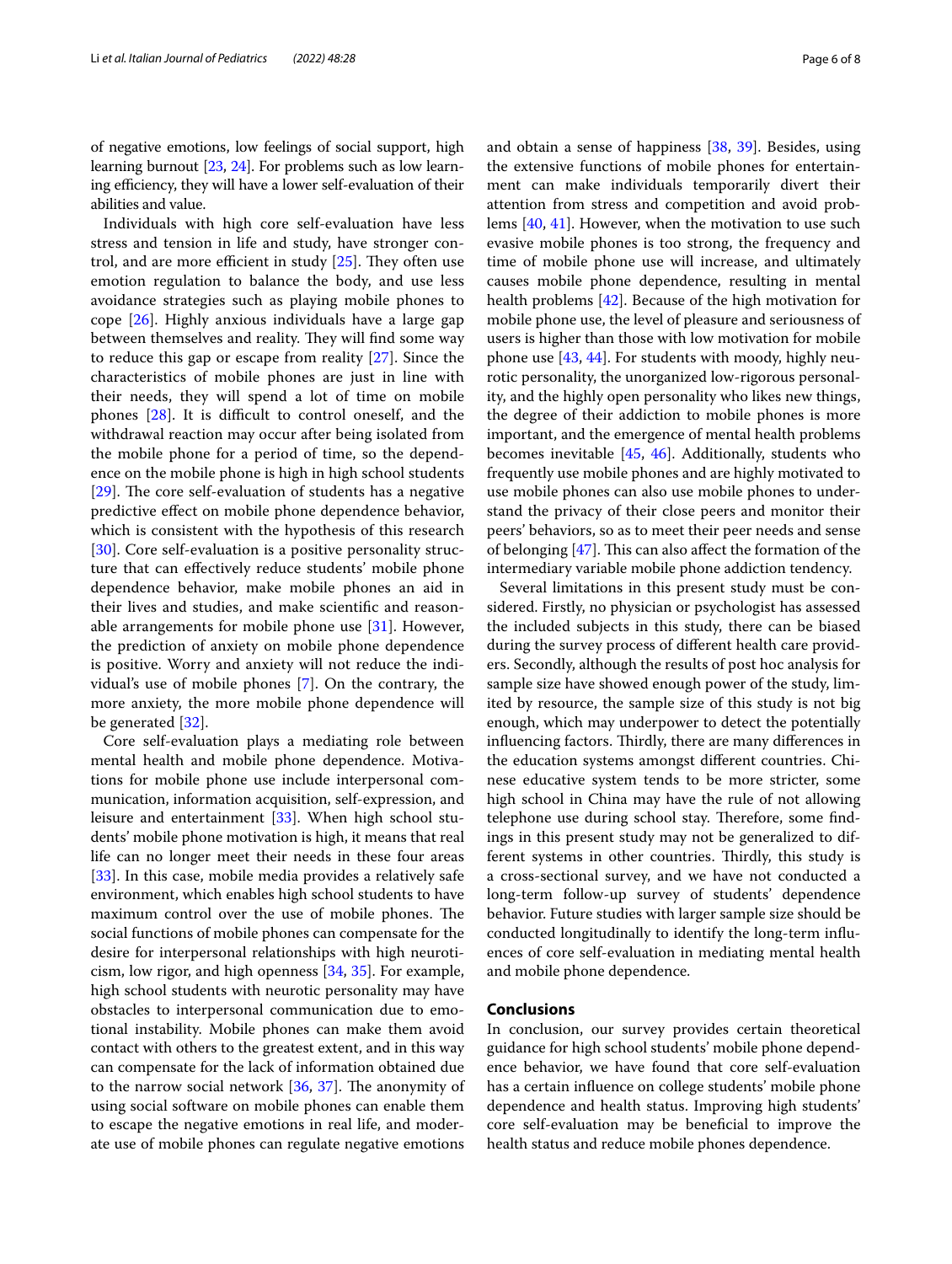#### **Abbreviations**

SQAPMPU: The self-assessment questionnaire on mobile phone use dependence among teenagers; MSSMHS: Mental Health Scale for Middle School Students.

#### **Acknowledgments**

None.

# **Authors' contributions**

X L designed research; Y L, Z W, W Y, X L conducted research; Y L, X L analyzed data; X L wrote the frst draft of manuscript; X L had primary responsibility for fnal content. All authors read and approved the fnal manuscript.

#### **Funding**

This study had been funded by Project of Xiamen Science and Technology Bureau (No. 3502Z20184052). The funder had no role in study design, data collection and analysis, decision to publish, or preparation of the manuscript.

#### **Availability of data and materials**

All data generated or analyzed during this study are included in this published article.

#### **Declarations**

## **Ethics approval and consent to participate**

In this study, all methods were performed in accordance with the relevant guidelines and regulations. This survey protocol had been verifed and approved by the ethical committee of our hospital (approval number: 2019- KY-016). And written informed consents had been obtained from all the included participants.

#### **Consent for publication**

Not applicable.

#### **Competing interests**

The authors declare that they have no competing interests.

Received: 7 August 2021 Accepted: 18 January 2022 Published online: 14 February 2022

#### **References**

- <span id="page-6-0"></span>1. Cerutti R, Presaghi F, Spensieri V, Fontana A, Amendola S. Adaptation and psychometric analysis of the test of Mobile phone dependencebrief version in Italian adolescents. Int J Environ Res Public Health. 2021;18(5):10–6.
- <span id="page-6-1"></span>2. Mei S, Chai J, Wang SB, Ng CH, Ungvari GS, Xiang YT. Mobile phone dependence, social support and impulsivity in Chinese University students. Int J Environ Res Public Health. 2018;15(3):1–9.
- <span id="page-6-2"></span>3. Zhang G, Yang X, Tu X, Ding N, Lau JTF. Prospective relationships between mobile phone dependence and mental health status among Chinese undergraduate students with college adjustment as a mediator. J Afect Disord. 2020;260:498–505.
- <span id="page-6-3"></span>4. Alavi SS, Ghanizadeh M, Mohammadi MR, Jannatifard F, Salehi M, Farahani M, et al. Psychometric properties of Mobile phone abuse (MPA): exploratory and confrmatory factor analysis in student Mobile users. Iran J Psychiatry. 2021;16(2):187–97.
- <span id="page-6-4"></span>5. Vecino-Ortiz AI, Nagarajan M, Katumba KR, Akhter S, Tweheyo R, Gibson DG, et al. A cost study for mobile phone health surveys using interactive voice response for assessing risk factors of noncommunicable diseases. Popul Health Metrics. 2021;19(1):32–6.
- <span id="page-6-5"></span>6. Zhu H, Zhang H, Tu A, Zhang S. The mediating roles of Core selfevaluation and career exploration in the association between proactive personality and job search clarity. Front Psychol. 2021;12:609050.
- <span id="page-6-6"></span>7. Antonacci AC, Patel V, Dechario SP, Antonacci C, Standring OJ, Husk G, et al. Core competency self-assessment enhances critical review of complications and Entrustable activities. J Surg Res. 2021;257:221–6.
- <span id="page-6-7"></span>8. Strauser DR, Shen S, Greco C, Fine E, Liptak C. Work personality, Core self-evaluation and perceived career barriers in young adult central nervous system Cancer survivors. J Occup Rehabil. 2021;31(1):119–28.
- <span id="page-6-8"></span>9. Tian X, Huang B, Li H, Xie S, Afzal K, Si J, et al. How parenting styles link career decision-making difficulties in Chinese college students? The mediating effects of Core self-evaluation and career calling. Front Psychol. 2021;12:661600.
- <span id="page-6-9"></span>10. Sun P, Sun Y, Fang D, Jiang H, Pan M. Cumulative ecological risk and problem behaviors among adolescents in secondary vocational schools: the mediating roles of Core self-evaluation and basic psychological need satisfaction. Front Public Health. 2021;9:591614.
- <span id="page-6-10"></span>11. Qiuping H, Wei S, Anming H. The impact of the fve personality traits of middle school students on mental health: the mediating efect of mobile phone addiction tendency and the moderating efect of mobile phone use motivation. Educ Res Exp. 2017;28(1):92–6.
- <span id="page-6-11"></span>12. Hao L, Yinhua Z, Yanan L. The mediating effect of college students' anxiety between mobile phone dependence and core self-evaluation. Chin Ment Health J. 2018;32(8):700–4.
- <span id="page-6-12"></span>13. Hao L, Yanan L, Yinhua Z. The mediating role of anxiety between mobile phone dependence and control sources in college students. Chin J Behav Med Brain Sci. 2018;41(7):650–4.
- <span id="page-6-13"></span>14. Zhang SC, Yang R, Li DL, Wang J, Wan YH, Xu SJ, et al. Interactive effects between health literacy and mobile phone dependence as well as its relation with unintentional injuries in middle school students. Zhonghua Liu Xing Bing Xue Za Zhi. 2018;39(12):1549–54.
- <span id="page-6-14"></span>15. Wu R, Li J, Liu Q, Wang H. Infuences of life event and coping style on left-behind middle school student mental health in a three-gorge area county. Wei Sheng Yan Jiu. 2014;43(4):586–90.
- <span id="page-6-15"></span>16. Zenger M, Korner A, Maier GW, Hinz A, Stobel-Richter Y, Brahler E, et al. The core self-evaluation scale: psychometric properties of the german version in a representative sample. J Pers Assess. 2015;97(3):310–8.
- <span id="page-6-16"></span>17. Jianzheng D, Xian Z, Yan Z. Structural verifcation of core self-evaluation scale in China. Psychol Res. 2012;5(3):7–11.
- <span id="page-6-17"></span>18. Lian SL, Sun XJ, Niu GF, Yang XJ, Zhou ZK, Yang C. Mobile phone addiction and psychological distress among Chinese adolescents: the mediating role of rumination and moderating role of the capacity to be alone. J Afect Disord. 2021;279:701–10.
- <span id="page-6-18"></span>19. Ma H, He JQ, Zou JM, Zhong Y. Mobile phone addiction and its association with burnout in Chinese novice nurses: a cross-sectional survey. Nurs Open. 2021;8(2):688–94.
- <span id="page-6-19"></span>20. Li X, Feng X, Xiao W, Zhou H. Loneliness and Mobile phone addiction among Chinese college students: the mediating roles of boredom proneness and self-control. Psychol Res Behav Manag. 2021;14:687–94.
- <span id="page-6-20"></span>21. Zhang CH, Li G, Fan ZY, Tang XJ, Zhang F. Mobile phone addiction mediates the relationship between alexithymia and learning burnout in Chinese medical students: a structural equation model analysis. Psychol Res Behav Manag. 2021;14:455–65.
- <span id="page-6-21"></span>22. Shi M, Zhai X, Li S, Shi Y, Fan X. The relationship between physical activity, Mobile phone addiction, and irrational procrastination in Chinese college students. Int J Environ Res Public Health. 2021;18(10):20–5.
- <span id="page-6-22"></span>23. Ayadi N, Pireinaladin S, Shokri M, Dargahi S, Zarein F. Investigating the mediating role of procrastination in the relationship between positive and negative perfectionism and Mobile phone addiction in gifted students. Iran J Psychiatry. 2021;16(1):30–55.
- <span id="page-6-23"></span>24. Ma H, Zou JM, Zhong Y, He JQ. The infuence of mobile phone addiction and work procrastination on burnout among newly graduated Chinese nurses. Perspect Psychiatr Care. 2021;14(2):4–7.
- <span id="page-6-24"></span>25. Kaya F, Bostanci Dastan N, Durar E. Smart phone usage, sleep quality and depression in university students. Int J Soc Psychiatry. 2021;67(5):407–14.
- <span id="page-6-25"></span>26. Pedrero-Perez EJ, Morales-Alonso S, Ruiz-Sanchez de Leon JM. Obsession and compulsion in mobile phone use/abuse: OCDUS-ICT. Adicciones. 2021;33(2):149–60.
- <span id="page-6-26"></span>27. Chen Y, Zhu J, Zhang W. Reciprocal longitudinal relations between peer victimization and mobile phone addiction: the explanatory mechanism of adolescent depression. J Adolesc. 2021;89:1–9.
- <span id="page-6-27"></span>28. Osorio-Molina C, Martos-Cabrera MB, Membrive-Jimenez MJ, Vargas-Roman K, Suleiman-Martos N, Ortega-Campos E, et al. Smartphone addiction, risk factors and its adverse effects in nursing students: a systematic review and meta-analysis. Nurse Educ Today. 2021;98:104741.